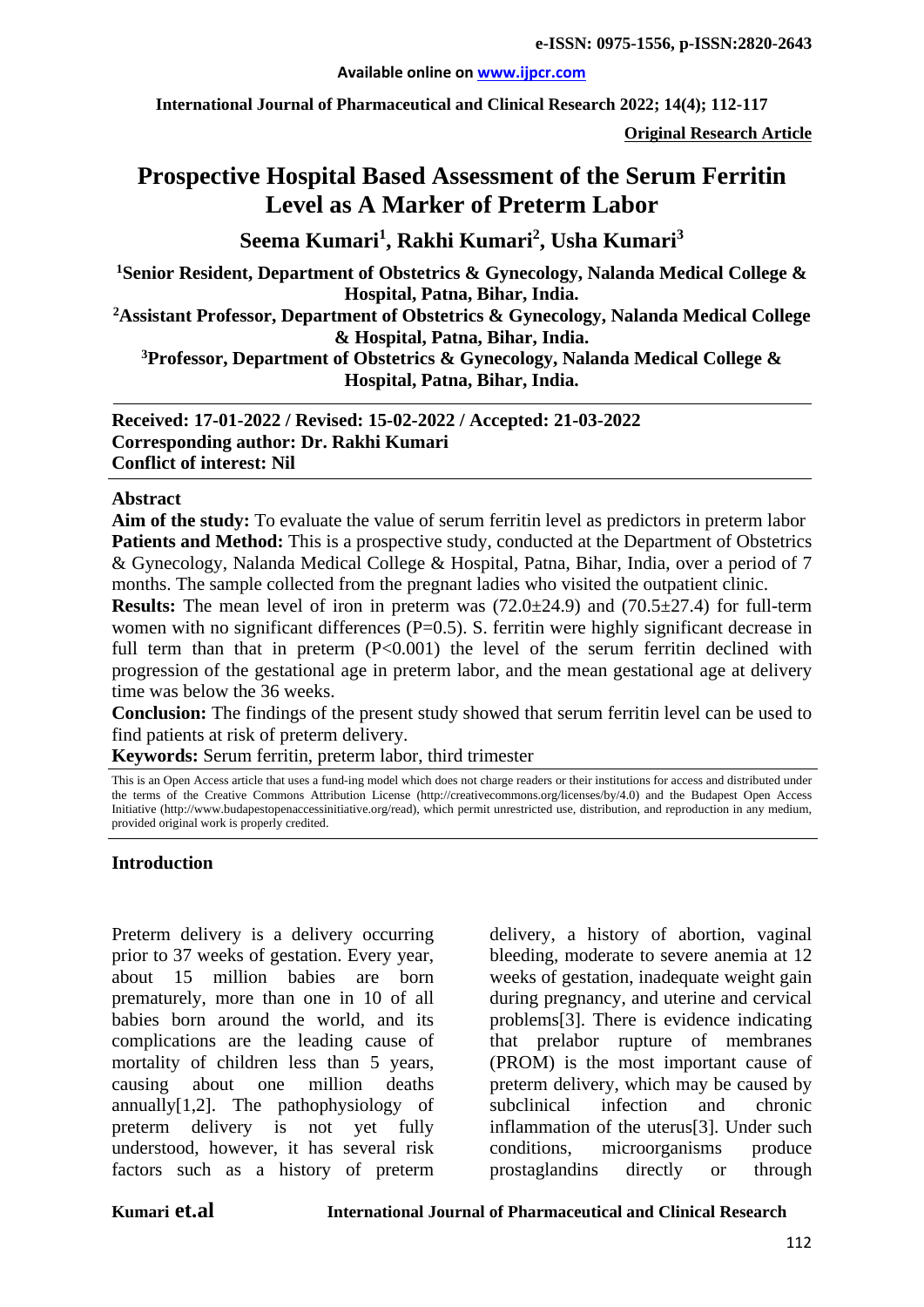phospholipase A2 production, resulting in uterine contraction and cervical relaxation[4].

Recently, in asymptomatic women, several serum (G CSF and ferritin) and cervicovaginal (fetal fibronectin, interleukin 6 and lactoferrin) inflammatory markers have been shown to be potent predictors of spontaneous preterm delivery in otherwise asymptomatic women [5]. One particularly interesting potential marker is ferritin. Ferritin is an iron storage protein synthesized by a variety of tissues primarily the liver, spleen, bone and placenta. It is also released by infiltrating leukocytes, in response to acute and chronic infection. Several previous investigations have indicated an association between elevated serum ferritin concentration and preterm delivery [6].

In response to the call for early detection of PTD, several diagnostic biomarkers are currently in development. According to the main role of inflammation on appearance and progression of preterm delivery, it is hypothesized that measuring serum ferritin level as a sensitive inflammatory marker can effectively predict this event in the high risk group. Some investigators have reported a relationship between elevated serum ferritin concentrations and preterm labor. [7]

Hence the aim of the present study was to evaluate the value of serum ferritin level as predictors in preterm labor.

# **Material & Methods:**

This is a prospective cross-sectional study, conducted at the Department of Obstetrics & Gynecology, Nalanda Medical College & Hospital, Patna, Bihar, India, over a period of 7 months. The sample collected from the pregnant ladies who visited the outpatient clinic.

# **Methodology**

A total of 180 pregnant ladies between the age 18-40 years, with gestational age between (30-34) weeks (based on the last menstrual period and early U/s scan). Full history was taken from the ladies, with general obstetrical, medical and surgical history, and full general physical and obstetrical examination was carried to all respondents. We sent the respondents for U/s to confirm the gestational age, Hb and PCV%, S. iron, S. ferritin, and other investigations according to the patient's condition. The pregnant ladies with no sign and symptoms of anemia and their Hb ≥11g/dl were included in the study. The samples were sent for S. iron, S. ferritin. All patients' data entered using computerized statistical software; Statistical Package for Social Sciences (SPSS) version 23 used in this study. In all statistical analysis, level of significance (p value) set at  $\leq 0.05$  and the result presented as tables and/or graphs.

# **Results:**

# **Table 1: Association between Hb and hematocrit with gestational age:**

No statistical association were found between the studied groups regarding Hb level  $(P=0.2)$ , while significant increase in hematocrit in full-term were found (P=0.001) (table 1)

|                | <b>Gestational age</b> |                |         |  |
|----------------|------------------------|----------------|---------|--|
|                | Preterm                | Full-term      | P value |  |
|                | $Mean \pm SD$          | $Mean \pm SD$  |         |  |
| Hb(g/dl)       | $10.8 \pm 0.5$         | $10.4 \pm 0.7$ | 0.200   |  |
| Hematocrit (%) | $30.6 \pm 2.9$         | $33.8 \pm 2.5$ | 0.001   |  |

#### **Table 1: Association between Hb and hematocrit with gestational age**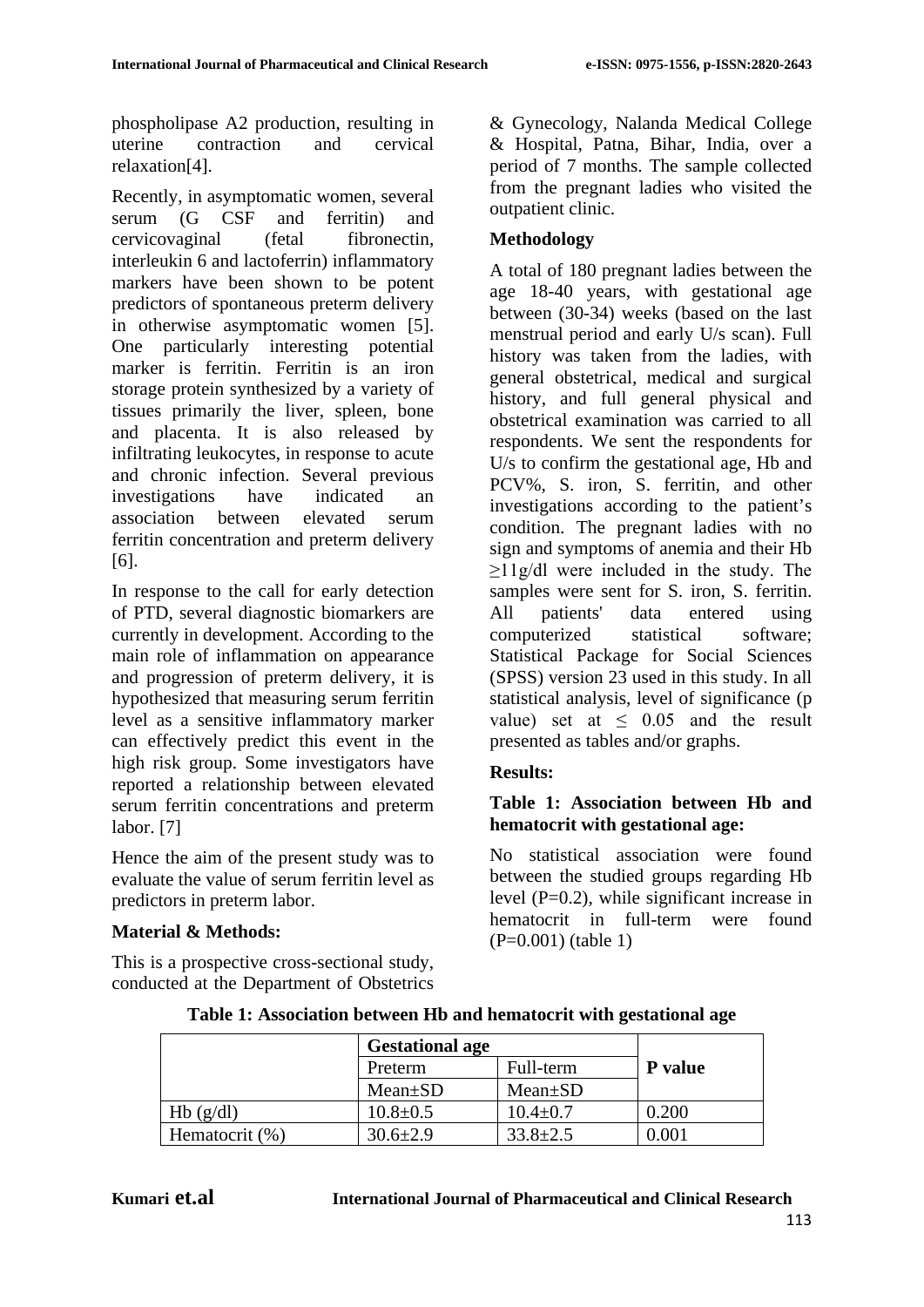The mean level of iron in preterm was  $(72.0 \pm 24.9)$  and  $(70.5 \pm 27.4)$  for full-term women with no significant differences  $(P=0.5)$ . S. ferritin were highly significant decrease in full term than that in preterm (P<0.001) (table 2)

|                           |       |                 | Type of gestational age |                |  |
|---------------------------|-------|-----------------|-------------------------|----------------|--|
|                           |       | Preterm         | <b>Full-term</b>        | <b>P</b> value |  |
|                           |       | <b>Mean</b> ±SD | <b>Mean</b> ±SD         |                |  |
| Iron<br>(Mg/dl)           | level | $72.0 \pm 24.9$ | $70.5 \pm 27.4$         | 0.501          |  |
| Ferritin level<br>(ng/ml) |       | $71.5 \pm 14.8$ | $20.7 \pm 12.9$         | < 0.001        |  |

**Table 2: Association between S. Iron and S. ferritin with type of term**

Table 3 show that the level of the serum ferritin declined with progression of the

gestational age in preterm labor, and the mean gestational age at delivery time was below the 36 weeks.

| GA at time<br>of<br>sample<br>collection | of<br>No.<br>patients | who delivered<br>preterm | level<br>$(Mean \pm SD)$ | No. of patients   S. Ferritin   Mean of GA at<br>delivery<br>$(Mean \pm SD)$ |
|------------------------------------------|-----------------------|--------------------------|--------------------------|------------------------------------------------------------------------------|
| 30 wks                                   | 30                    | 20                       | $100.2 \pm 20.4$         | $28.9 \pm 1.3$                                                               |
| 31 wks                                   | 22                    | 3                        | $95.8 \pm 8.0$           | $27.1 \pm 2.4$                                                               |
| 32 wks                                   | 43                    | 16                       | $90.7 \pm 18.7$          | $30.4 \pm 0.9$                                                               |
| 33 wks                                   | 56                    | 27                       | $71.5 \pm 17.9$          | $32.8 \pm 0.8$                                                               |
| 34 wks                                   | 29                    | 14                       | $60.5{\pm}9.6$           | $36.3 \pm 0.6$                                                               |
| Total                                    | 180                   | 90                       |                          |                                                                              |

## **Table 3: level of serum ferritin according to GA in preterm labor**

Table 4 show that Hb in preterm [in primigravida was  $(10.2 \pm 1.4)$  and decrease in multigravida  $(12.9\pm1.2)$  but with no significant association  $(p=0.5)$ ]

For s. ferritin: in preterm [in primigravida the level was  $(20.3 \pm 10.4)$  and increase in multigravida  $(21.4 \pm 13.2)$  with no difference  $(P=0.5)$ , and in full-term [hb] was  $(21.4\pm6.9)$  and decrease to  $(19.8\pm 15.3)$  with no significant differences were found  $(p=0.05)$ .

| Table 4: Relation between S. Hb and S. ferritin with gestational age |
|----------------------------------------------------------------------|
|----------------------------------------------------------------------|

|                                | <b>Gestational age</b> |                 |            |                          |                 |       |
|--------------------------------|------------------------|-----------------|------------|--------------------------|-----------------|-------|
|                                | <b>Preterm Mean±SD</b> |                 | P<br>value | <b>Full-term Mean±SD</b> | P               |       |
|                                | Primigravida           | Multigravida    |            | Primigravida             | Multigravida    | value |
|                                | $Mean \pm SD$          | $Mean \pm SD$   |            | $Mean \pm SD$            | $Mean \pm SD$   |       |
| Hb(g/dl)                       | $10.2 \pm 1.4$         | $12.9 \pm 1.2$  | 0.5        | $9.3 \pm 0.5$            | $12.8 \pm 0.8$  | 0.5   |
| S.Ferritin<br>level<br>(ng/ml) | $20.3 \pm 10.4$        | $21.4 \pm 13.2$ | 0.5        | $21.4 \pm 6.9$           | $19.8 \pm 15.3$ | 0.05  |

Validity of the test to diagnose preterm was assessed by using cutoff value of S.

ferritin at 30.3 ng/L and the AUC was (81%) show that sensitivity was (91.5%),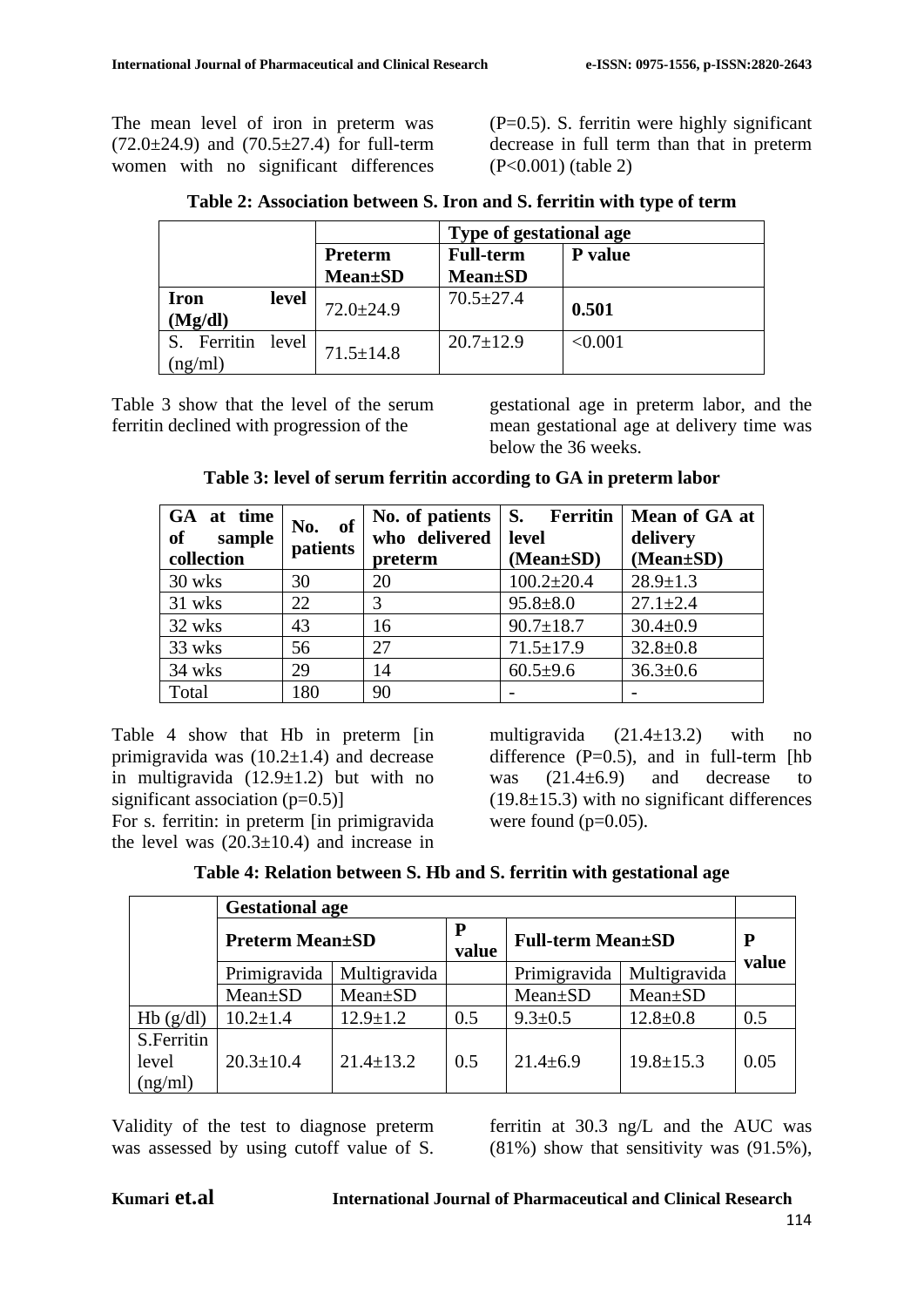specificity (94.6%), NPV (95%), PPV (60.3%) and the accuracy of the test was (95.0%), all these were found in (table 5)

| Cutoff value of S.   Sensitivity   Specificity   NPV<br>  ferritin |       |       |     | <b>PPV</b>       | Accuracy |
|--------------------------------------------------------------------|-------|-------|-----|------------------|----------|
| 30.3 $(ng/L)$                                                      | 91.5% | 94.6% | 95% | $60.3\%$   95.0% |          |

**Table 5: Validity test of the S. Ferritin**

## **Discussion:**

Preterm labor is the single most important complication of pregnancy in the absence of congenital abnormality, as it is recognized as a worldwide problem responsible for more than 80% of neonatal deaths and more than 50% of long term morbidity in the surviving infants [8].

Pregnancy tends to predispose to vaginocervical infection due to altered vaginal pH. The chorion-decidual interface is infiltrated by macrophages following bacterial colonization and ferritin is produced as an acute phase reactants [9].

The purpose of this analysis was to explore whether serum ferritin levels which may be raised in any infective process could be used as a marker of preterm labor. Preterm delivery is commonly associated with anaemia and poor maternal weight gain during pregnancy. It was found that the relationship between anaemia and preterm delivery was specific to iron deficiency anaemia and the risk was more than double [10]. Anaemia during the second trimester has also been shown to be positively associated with spontaneous preterm birth although anaemia later in pregnancy was negatively associated with preterm birth [11].

Nandini et al highlighted that the mean ferritin level in women with preterm and normal vaginal delivery was 81.296 ng/mL and 28.576 ng/mL, respectively, which was significantly higher in women with preterm delivery [12].

Another case control study was done by Movahedi et al. [13] on 222 singleton pregnancies, 69 (31.1%) had preterm

delivery and 153 (68.9%) had term delivery. ). Women who delivered before 37 weeks had a higher mean serum ferritin concentration than those who delivered after 37 weeks of gestation  $(26.7 \pm 5.5)$ ng/ml vs.  $19.8 \pm 3.6$  ng/ml, P < 0.001). Receiver operator characteristic (ROC) curve was constructed to the serum ferritin values to determine the level that would predict preterm delivery with reasonable sensitivity and specificity. Serum ferritin level of 22.5 ng/ml yielded the best combination with sensitivity of 78.3%, specificity of 83.0%, positive predictive value of 67.5%, and negative predictive value of 89.4% for prediction of preterm delivery. [13]

Although treatment of lower genital tract infection (bacterial vaginosis) has been shown to reduce the occurrence of spontaneous preterm delivery in some high risk population, it is unclear whether such infections are causal or merely associated with a concurrent occult chronic upper genital tract infection. However, in two small, randomized trials, a prolonged course of metronidazole plus ampicillin resulted in a substantial delay in delivery, a reduction in the incidence of preterm delivery and lower neonatal morbidity, as compared with placebo [14]. In practice, pregnant women with asymptomatic upper genital tract infection are not routinely screened or treated. Thus, the high serum ferritin level in the study group is most likely a part of acute phase reaction to a subclinical infection. Its treatment could have a substantial effect on the incidence of preterm delivery of infants with low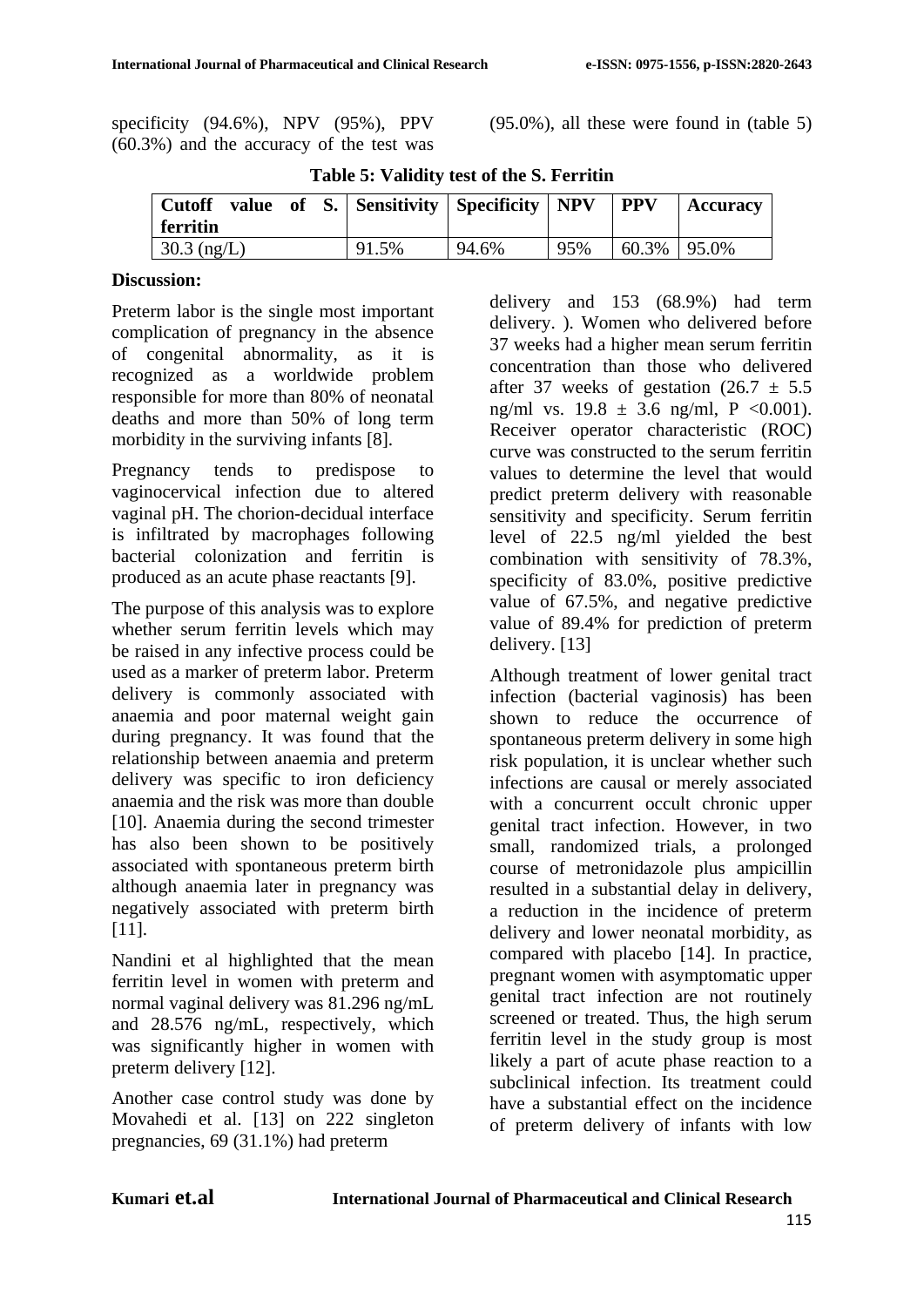birth weight. These findings are consistent with earlier studies. [14, 15]

#### **Conclusion:**

From the present study it may be concluded that serum ferritin level may be considered as an important parameter for detecting preterm labor. In the cases of high level of serum ferritin, treatment may be instituted to prevent preterm birth. The result of the study adds to the existing evidence that high serum ferritin level is a risk factor for preterm birth. So, timely detection and intervention could easily prevent high serum ferritin related adverse pregnancy outcome.

# **References:**

- 1. Blencowe H, Cousens S, Oestergaard MZ, Chou D, Moller A-B, Narwal R, et al. National, regional, and worldwide estimates of preterm birth rates in the year 2010 with time trends since 1990 for selected countries: a systematic analysis and implications. Lancet. 2012;379:2162-72.
- 2. Liu L, Johnson HL, Cousens S, Perin J, Scott S, Lawn JE, et al. Global, regional, and national causes of child mortality: an updated systematic analysis for 2010 with time trends since 2000. Lancet. 2012;379:2151-61.
- 3. Koucký M, Germanová A, Hájek Z, Pařízek A, Kalousová M, Kopecký P. Pathophysiology of preterm labor. Prague Med Rep. 2009;110:13-24.
- 4. Romero R, Espinoza J, Goncalves LF, Kusanovic JP, Friel L, Hassan S. The role of inflammation and infection in preterm birth. Semin Reprod Med. 2007;25:21-39.
- 5. Pushpo D, Jagdish WMA. 1991. A study of serum ferritin level in preterm labor. J Obstet Gynaecol India 41: 269- 73.
- 6. Risk WM. 1992. Serum ferritin and prevention of preterm labor in high

risk group of patients. Am J Obstet Gynecol 166:144-7.

- 7. Weintraub AY, Sheiner E, Mazor M, Levy A, Tevet A, Paamoni O, et al: Maternal serum ferritin concentration in patients with preterm labor and intact membranes. J Matern Fetal Neonatal Med.,2005:18:163-166.
- 8. Goldenberg RL, Culhane JF, Iams JD, Romero R: Epidemiology and causes of preterm birth. The Lancet., 2008:371:75-84.
- 9. Paternoster DM, Stella A, Gerace P, Manganelli F, Plebani M, Snijders D, et al: Biochemical markers for the prediction of spontaneous preterm birth. Int J Gynecol Obs.,2002:79:123– 9.
- 10. Pasha, T., Hossain, M. M., & Chowdhury, R. Nutritional status of pregnant women in selected hospitals in Dhaka city. Journal of Medical Research and Health Sciences, 2020:3(12), 1114–1117.
- 11. Scholl TO, Hediger ML, Fischer RL, Shearer JW. Anemia vs iron deficiency: increased risk of preterm delivery in a prospective study. Am J Clin Nutr 1992:55: 985-8.
- 12. Scholl TO. High third dimension ferritin concentration: association with very preterm delivery, infection, and maternal nutritional status. Obstet Gynecol 1998:92: 161- 6.
- 13. Movahedi M, Saiedi M, Gharipour M, AghadavoudiO (2012): Diagnostic Performance of Descriminative Value of the Serum Ferritin Level for Predicting Preterm Labour.J Res Med Sci.,17(2):164-166.
- 14. Norman K, Pattinson RC, de Souza J, de Jong P, Moller G, Kirsten G. Ampicillin and metronidazole treatment in preterm labour: a multicentre, randomised controlled